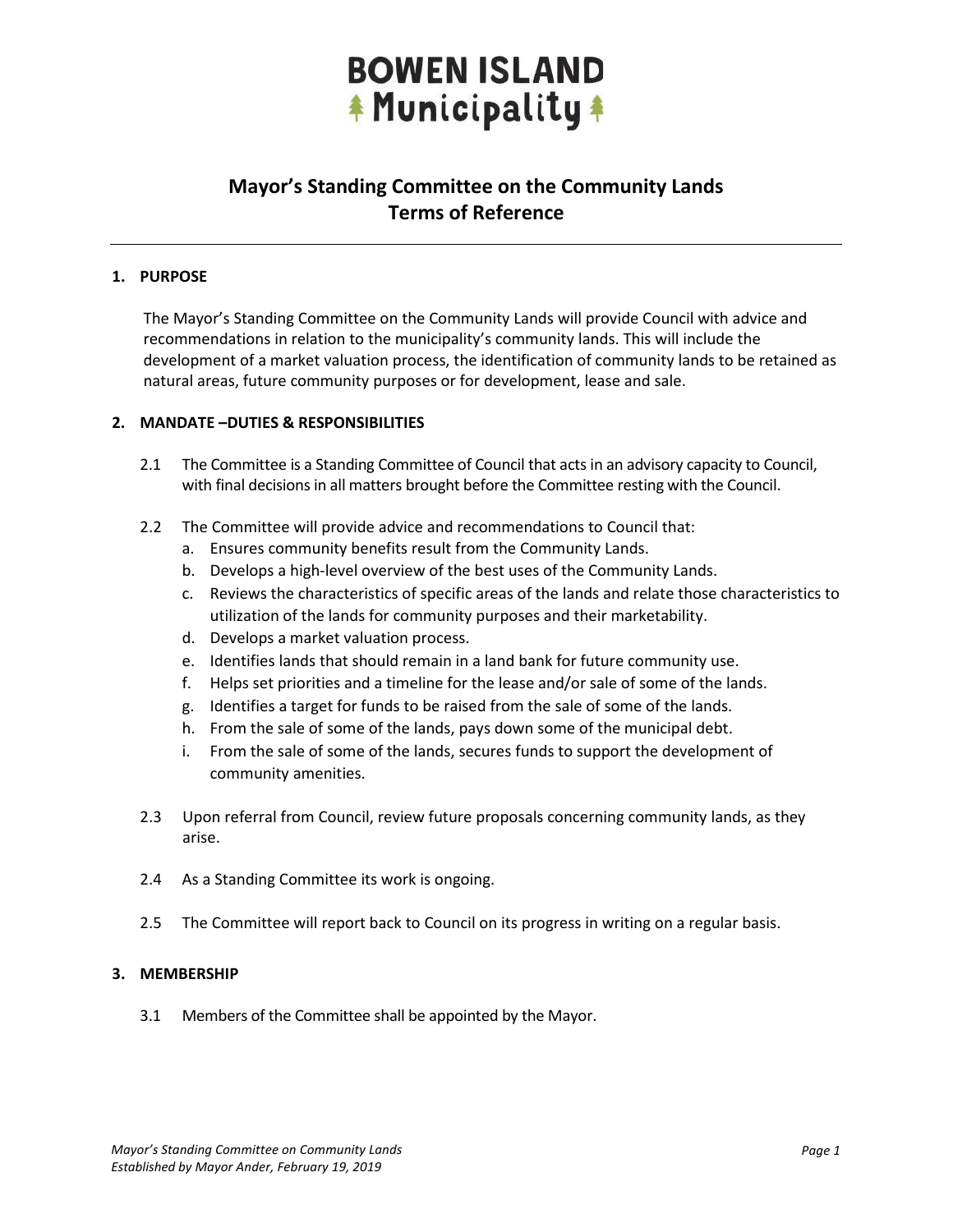## **BOWEN ISLAND \* Municipality \***

- 3.2 The Committee shall consist of up to six (6) voting members:
	- The Mayor
	- Two (2) members of Council; and
	- Up to three (3) members of the public appointed by the Mayor. Committee members must be a resident or property owner of Bowen Island and have experience relative to the mandate of the committee.
- 3.3 The term of office of Committee members shall be determined by the Mayor.
- 3.4 Committee members shall serve without remuneration.

#### **4. HOLDING OF MEETINGS – QUORUM, VOTING AND CONDUCT**

- 4.1 The Mayor is the Chair of the Committee.
- 4.2 The Committee shall meet as needed with notice of meetings being posted in accordance with the [Bowen Island Municipality's](https://bowenisland.civicweb.net/document/52791) Procedure Bylaw.
- 4.3 Unless specified at an open meeting that the meeting is to be closed for reasons allowed under the *[Community Charter](http://www.bclaws.ca/Recon/document/ID/freeside/03026_00)*, all meetings shall be open to the public.
- 4.4 Meetings of the Committee shall be conducted in accordance with th[e Bowen Island](https://bowenisland.civicweb.net/document/52791)  Municipality's [Procedure Bylaw.](https://bowenisland.civicweb.net/document/52791)
- 4.5 Pursuant to the *[Community Charter](http://www.bclaws.ca/Recon/document/ID/freeside/03026_00)*, quorum is a majority of the number of members on the Committee.
- 4.6 Resolutions of the Committee shall be decided by a majority vote with the names of those voting in the minority being recorded. Each member on the Committee shall have one vote.